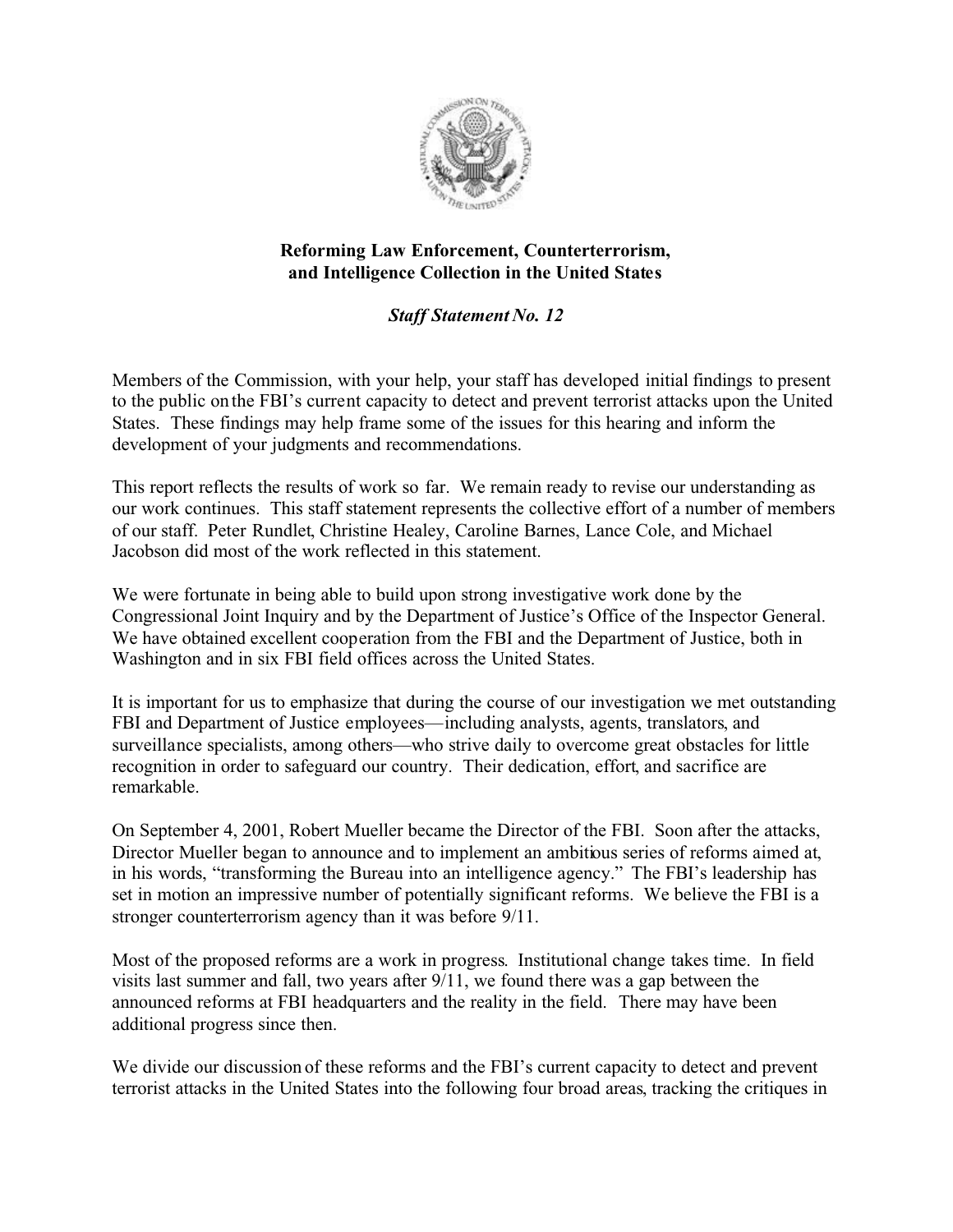Staff Statement No. 9: management priorities and strategy; intelligence collection and processing; strategic analysis; and knowledge management.

#### **Management Priorities and Strategy**

After 9/11, the FBI abandoned its former opaque structure of "tiered" priorities in favor of a short, clear list of priorities. It made "protecting the United States from terrorist attack" the number one priority. It downgraded the priority attached to once sacrosanct parts of the Bureau's mission, including general crimes and narcotics enforcement, which are being left more to state and local agencies or the Drug Enforcement Administration.

FBI leadership also moved quickly to centralize the management of the counterterrorism program. This centralization represents a shift away from the pre-9/11 "Office of Origin" model in which the field office that initiated a case maintained control over it. All significant international terrorism cases and operations are directed from FBI headquarters. Director Mueller explained that "counterterrorism has national and international dimensions that transcend field office territorial borders and require centralized coordination to ensure that the individual pieces of an investigation can be assembled into a coherent picture."

Director Mueller has also endeavored to transform the reactive, law enforcement culture of the FBI. In the course of announcing reforms in May 2002, Director Mueller said, "What we need to do better is be predictive. We have to be proactive."

Along with these changes, the FBI has received large increases in funding since 2001. Appropriations to the FBI's National Security program have nearly doubled between September 11 and today. The FBI reports that the number of counterterrorism agents has increased from about 1350 on 9/11 to nearly 2400 today. It has also increased the number of analysts and language translators supporting the counterterrorism mission. The FBI has also created a number of specialized counterterrorism units at its headquarters. These include a unit to analyze electronic and telephone communications, a unit to exploit intelligence gleaned from documents or computers seized overseas by intelligence agencies, a surge capacity to augment local field investigative capabilities with specialized personnel, and a section to focus on the financial aspects of terrorism investigations.

Because of Director Mueller's efforts, there is widespread understanding that counterterrorism is the FBI's number one priority. However, many agents in the field were offended by the Director's statements that the FBI needs a new, proactive culture. Some agents who had worked counterterrorism cases before 9/11 felt prevention had always been part of their mission. We also found resistance to running counterterrorism cases out of FBI headquarters. Many field agents felt the supervisory agents in the Counterterrorism Division at headquarters lacked the necessary experience in counterterrorism to guide their work. In addition, because the organizational chart for the Counterterrorism Division has changed many times since 9/11, some field office personnel told us that they no longer have any idea who is their primary point of contact at headquarters.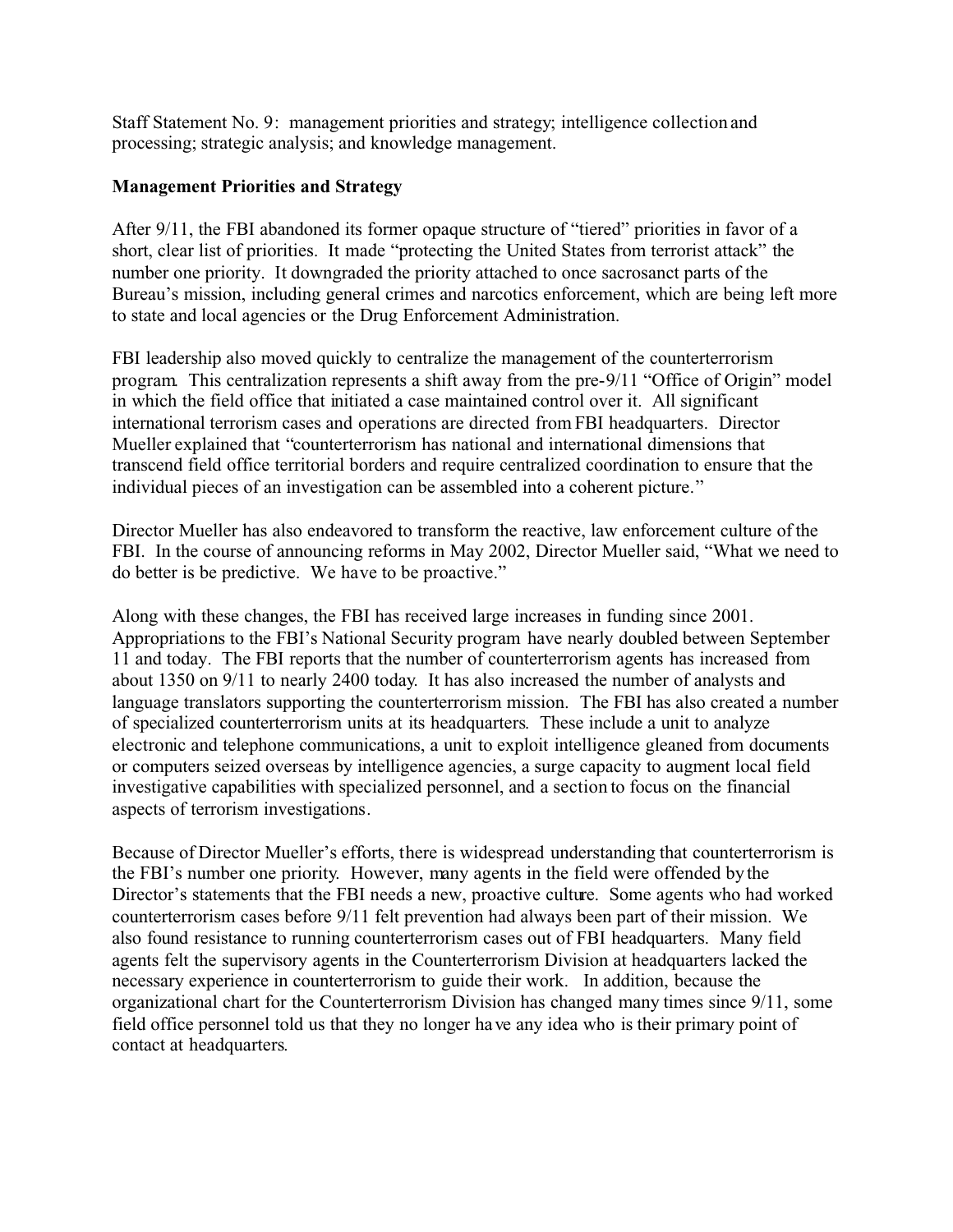The expertise of agents, analysts, linguists, and surveillance personnel contribute to effective counterterrorism operations. However, FBI personnel continue to be pulled away from counterterrorism to assist on criminal investigations. At present, the FBI attempts to address field office reassignments and disruptions primarily through its inspection process.

Director Mueller believes that, while counterterrorism is the number one priority, all agents should have training and experience in traditional criminal matters. The Director expects to implement by October a special agent career track that requires new agents to start at a small FBI office and be exposed to each of the FBI's four program areas for their first three years. The programs are counterterrorism/counterintelligence; cyber; criminal investigative; and intelligence. Thereafter, agents will be transferred to one of the largest field offices with a primary assignment in an area of specialization. The FBI will also require agents who seek to be promoted to Assistant Special Agent in Charge or Section Chief to have an intelligence officer certification.

### **Intelligence Collection and Processing**

The FBI is widely regarded as one of the best post-event investigative agenc ies in the world. Many outside experts spoke to us about the FBI's incredible forensic abilities, as illustrated by the Lockerbie case, which enable agents to piece together evidence of a crime. The question after 9/11 has been whether the FBI can also collect intelligence that will lead to the prevention of attacks.

Director Mueller's articulation of priorities has reached the field. FBI personnel consistently told us the current policy is that no counterterrorism lead will go unaddressed, no matter how minor or far-fetched. They also told us that there should be no backlog on translations for international terrorism cases.

Many agents in the field told us that there is a new aggressiveness in pursuing international terrorism cases and a new push for agents to recruit more sources and assets. Agents are no longer required to open parallel intelligence and criminal cases for each terrorism investigation. The "wall" is down. All international terrorism cases are now treated simply as counterterrorism investigations.

The USA PATRIOT Act, passed by Congress approximately six weeks after 9/11, provided additional investigative tools and has lowered or removed legal hurdles that were widely believed to have hindered the FBI's intelligence investigations. The Attorney General Guidelines, which set forth the standards and parameters of the FBI's investigative authority, have also been changed by Attorney General John Ashc roft. These Guidelines now allow for greater flexibility in employing investigative methods, such as permitting agents to attend public events and to search the Internet, including publicly available subscription services, before opening an investigation. These legal and policy changes have prompted significant public debate about the appropriate balance of civil liberties, privacy, and security. Many of these issues were addressed during the Commission's hearing last December.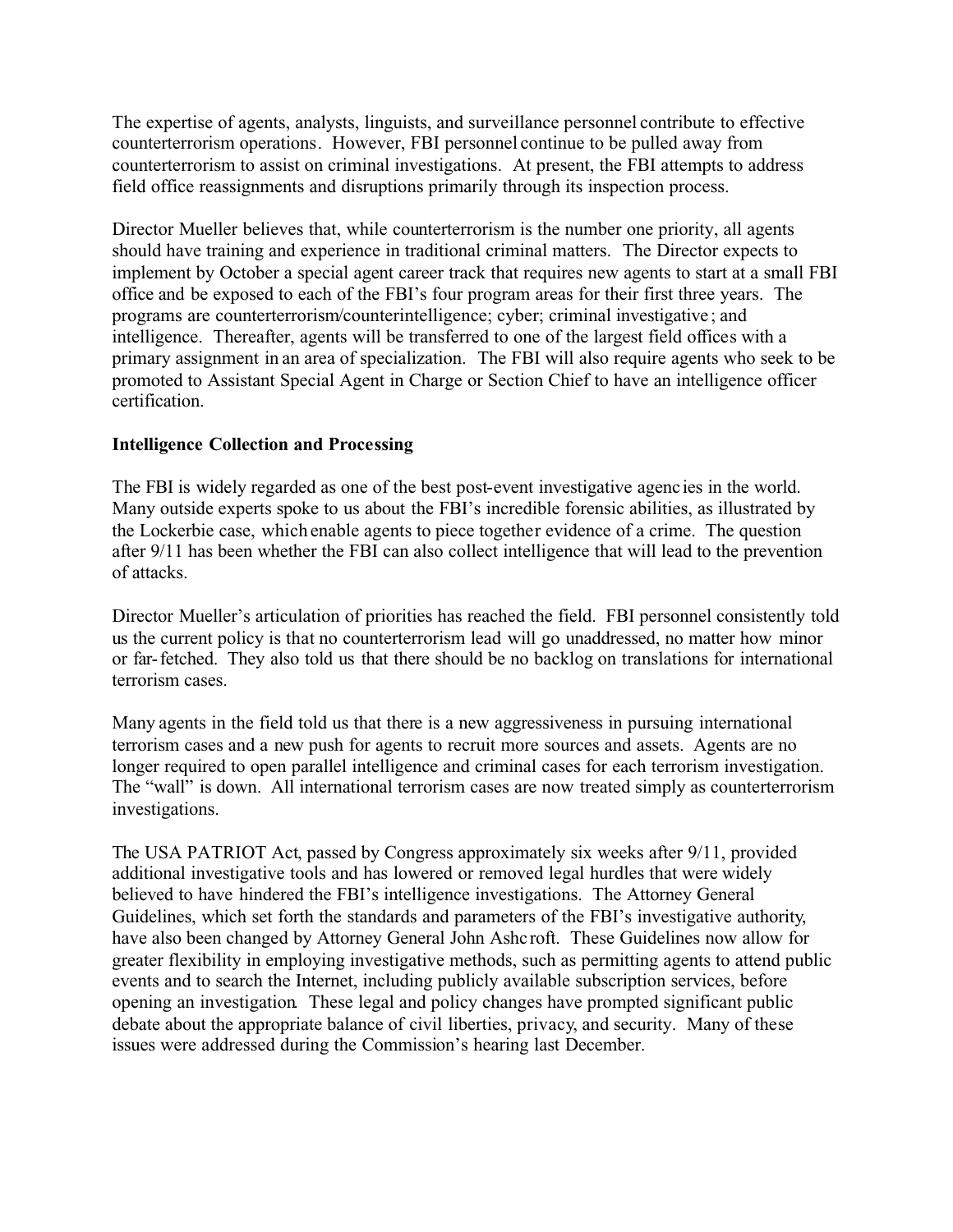Nearly all FBI personnel we interviewed praised these legal and policy changes. When pressed to describe which of the new authorities are most helpful to them and how they employ them, however, there was much less certainty. In fact, there appears to be widespread confusion—even among DOJ and FBI personnel—over what the PATRIOT Act actually allows. Although the FBI has revamped and increased its training programs, the FBI's General Counsel recently conceded that much more training and guidance must be provided to personnel in the field.

Many agents in the field told us that although there is now less hesitancy in seeking approval for electronic surveillance under the Foreign Intelligence Surveillance Act (or FISA), the application process nonetheless continues to be long and slow. Requests for such approvals are overwhelming the ability of the system to process them and to conduct the surveillance. The Department of Justice and FBI are attempting to address bottlenecks in the process.

To develop a collection strategy, FBI headquarters has recently undertaken an Intelligence Capabilities Survey of field office intelligence collection derived from all sources. This survey is an appropriate first step in an effort to obtain a comprehensive view of the FBI's capability to collect intelligence against its investigative priorities and to identify the critical gaps in collection.

Recruitment of sources has increased, but agents recognize more sources are needed. Michael Rolince, who at the time was Acting Assistant Director of the Washington field office, told us that although the FBI knows "ten times" more now about the radical Islamic community in his territory than it did before 9/11, its knowledge is at about 20 on a scale of 1 to 100. A supervisor of an international terrorism squad told us the FBI has not adequately reached out to the communities in which it should be developing sources. He believes that while agents are complying with the FBI's policy that they investigate any lead that comes in, other systematic collection work is left undone. There have not been many instances in which the FBI has been able to recruit an asset to go abroad with specific collection requirements. Despite the widespread view that assets and informants are the best source of intelligence on where potential terrorists are and what they are doing, many agents complained to us that the training they received on how to recruit, validate, and maintain assets was inadequate.

Another ongoing problem is the shortage of qualified language specialists to translate the intercepts. While highest priority cases are supposed to be translated within 24 hours, the FBI cannot translate all it collects. According to a recent report by the Department of Justice Inspector General, "the FBI shortages of linguists have resulted in thousands of hours of audiotapes and pages of written material not being reviewed or translated in a timely manner." The choice is between foregoing access to potentially relevant conversations and obtaining such conversations that remain untranslated. Despite the recent hire of 653 new linguists, demand exceeds supply. Shortages of translators in languages such as Arabic, Urdu, Farsi, and Pashto remain a barrier to the FBI's understanding of the terrorist threat.

In addition, language specialists suffer from not being part of an integrated intelligence program. During our field visits, language specialists told us that their summaries and translations are usually not disseminated broadly, not uploaded into a searchable database, and not systematically analyzed for intelligence value. The individual case agent has the responsibility for determining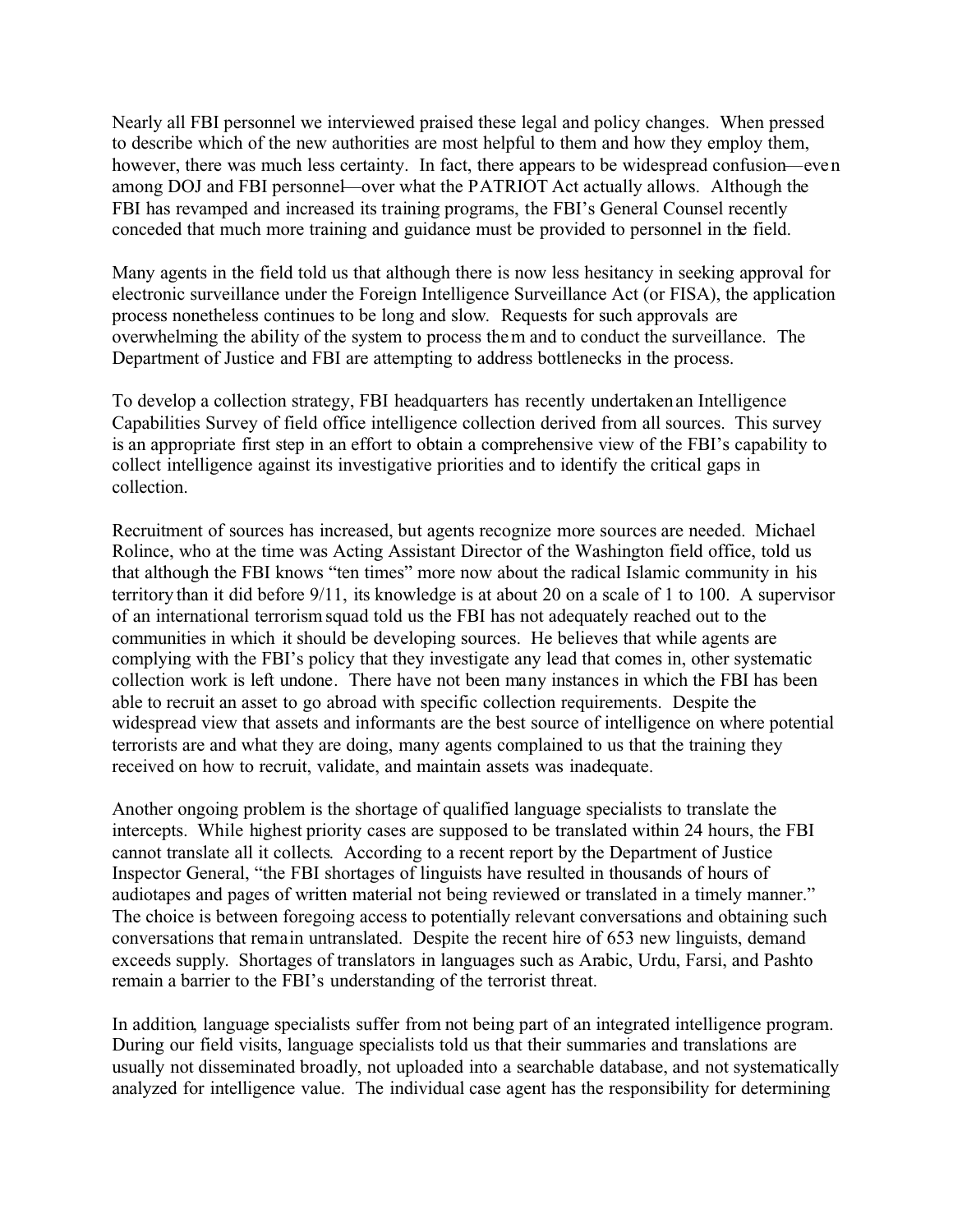whether the information should be disseminated and to whom. Several language specialists expressed concern that neither the case agents nor the analysts coordinate with them sufficiently. As a result, the language specialists often lack the proper context to understand the significance of otherwise innocuous references they hear or read. Moreover, we have learned that if a language specialist mishandles a translation, there are few checks to catch the error.

Finally, at every office we visited, we heard that there were not enough surveillance personnel to cover the requests to conduct live physical surveillance of identified terrorist suspects. Like the language specialists, surveillance personnel are not treated as part of an integrated intelligence program. In most cases, their logs are not searchable electronically and they do not meet regularly with case agents to learn about the targets and the broader investigation.

#### **Strategic Analysis**

In response to widely recognized shortcomings, an Analysis Branch was created in the Counterterrorism Division soon after 9/11 with the mission of producing strategic assessments of the terrorist threat to the United States. The College of Analytical Studies also was created at the FBI's Quantico training facility to improve the quality of training for new analysts.

On January 30, 2003, Director Mueller announced what FBI leadership has described as the "centerpiece" of its effort to improve intelligence analysis: the establishment of the Executive Assistant Director for Intelligence. Mueller stated that "the directed and purposeful collection and analysis of intelligence has not previously been a primary mission focus of the FBI." The position was created to provide one official with direct authority and responsibility for the FBI's national intelligence program. The many responsibilities assigned to the new Executive Assistant Director fall into four general areas: intelligence collection, analysis, dissemination, and intelligence program management.

In April 2003, Director Mueller appointed Maureen Baginski, a former executive of the National Security Agency, to this new position. Under Baginski, the FBI has embarked on a series of proposals designed to integrate intelligence into the FBI's operations. She has directed that each field office create a centralized intelligence component called the Field Intelligence Group. FBI leadership is also striving to professionalize and elevate the status of analysts.

Agents and analysts in the field had heard of these changes. But many were still confused by the pace and number of changes and are uncertain about their titles and roles. We question whether the new intelligence program has enough staff and resources to serve as an engine of reform. It is too early to judge whether the Field Intelligence Groups will develop into the centralized intelligence components they are intended to become.

We are concerned whether the qualifications, status, and role of most analysts in the field have changed in practice. In the past, analysts were often promoted from secretarial and administrative positions, and they too often served as "catch-all" support personnel.

We spoke with analysts who were discouraged by the pace of reform. Indeed, we heard from many analysts who complain that they are able to do little actual analysis because they continue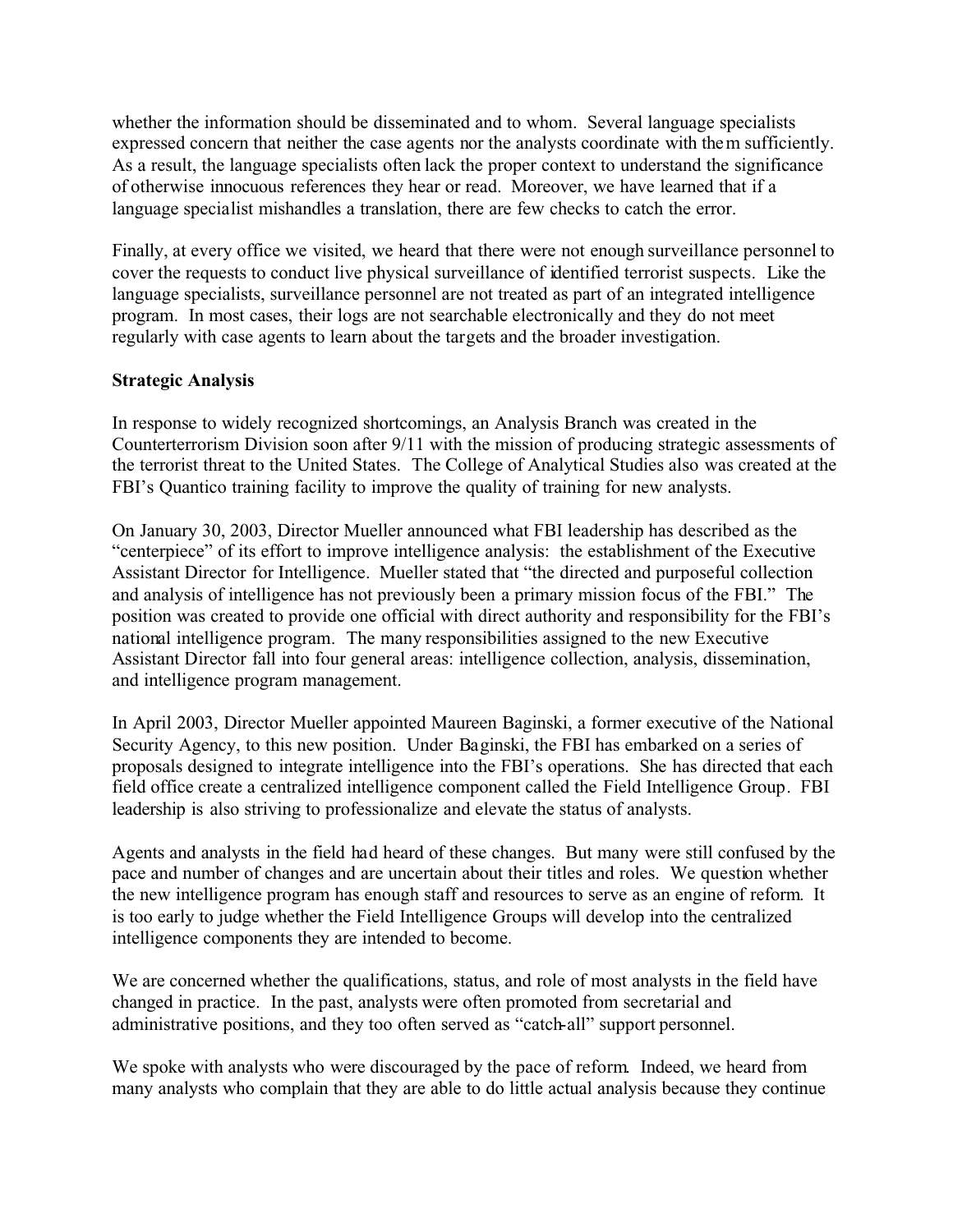to be assigned menial tasks, including covering the phones at the reception desk and emptying the office trash bins. As a consequence, many of the agents have very low expectations about the type of assistance they can get from analysts. Furthermore, there appears to be no process for evaluating and reassigning unqualified analysts. To retain analysts, the FBI will have to provide them with opportunities comparable to those offered by other intelligence agencies.

The FBI reports that its Counterterrorism Analysis Branch at headquarters has produced more than 70 strategic assessments. The demand for tactical analysis and executive-level briefings, however, has made it difficult for senior managers to focus their resources sufficiently on strategic analysis.

### **Knowledge Management**

The terrorist attacks of September 11 revealed significant deficiencies in the FBI's information sharing capabilities and processes—both with respect to sharing information internally with FBI components, as well as externally with intelligence and law enforcement partners at the federal, state, and local levels. While progress has been made in addressing these deficiencies, problems remain.

## *Information Sharing within the FBI*

Although there are many explanations for the failure to share information internally, one of the most common is the FBI's outdated information technology, the Automated Case Support system in particular. It employs 1980s-era technology that is by all accounts user-unfriendly. More troubling, the system cannot be used to store or transmit top secret or sensitive compartmented information.

For a variety of reasons, significant information collected by the FBI never gets uploaded into the Automated Case Support system, or it gets uploaded long after it is learned. One of the reasons for this is the traditional approach to cases, in which information is treated as "owned" by the case agent and maintained in a paper case file. One official told us that headquarters personnel visiting the field have been amazed at the information they found in the paper files.

Agent after agent told us that the primary way information gets shared is through personal relationships. There does not appear to be any recognition that this system fails in the absence of good personal relationships.

Some steps to address these ongoing problems have been taken. The attempt to centralize control over the field offices has been made, in part, to ensure that all of the counterterrorism information collected is brought together in one place and disseminated. These steps, driven in part by the Director's responsibility since 9/11 to brief the President daily on terrorist threats, have helped get information from the field to headquarters.

However, improvements have been slow. Many current officials told us that the FBI still does not know what information is in its files. Furthermore, the Department of Justice's Inspector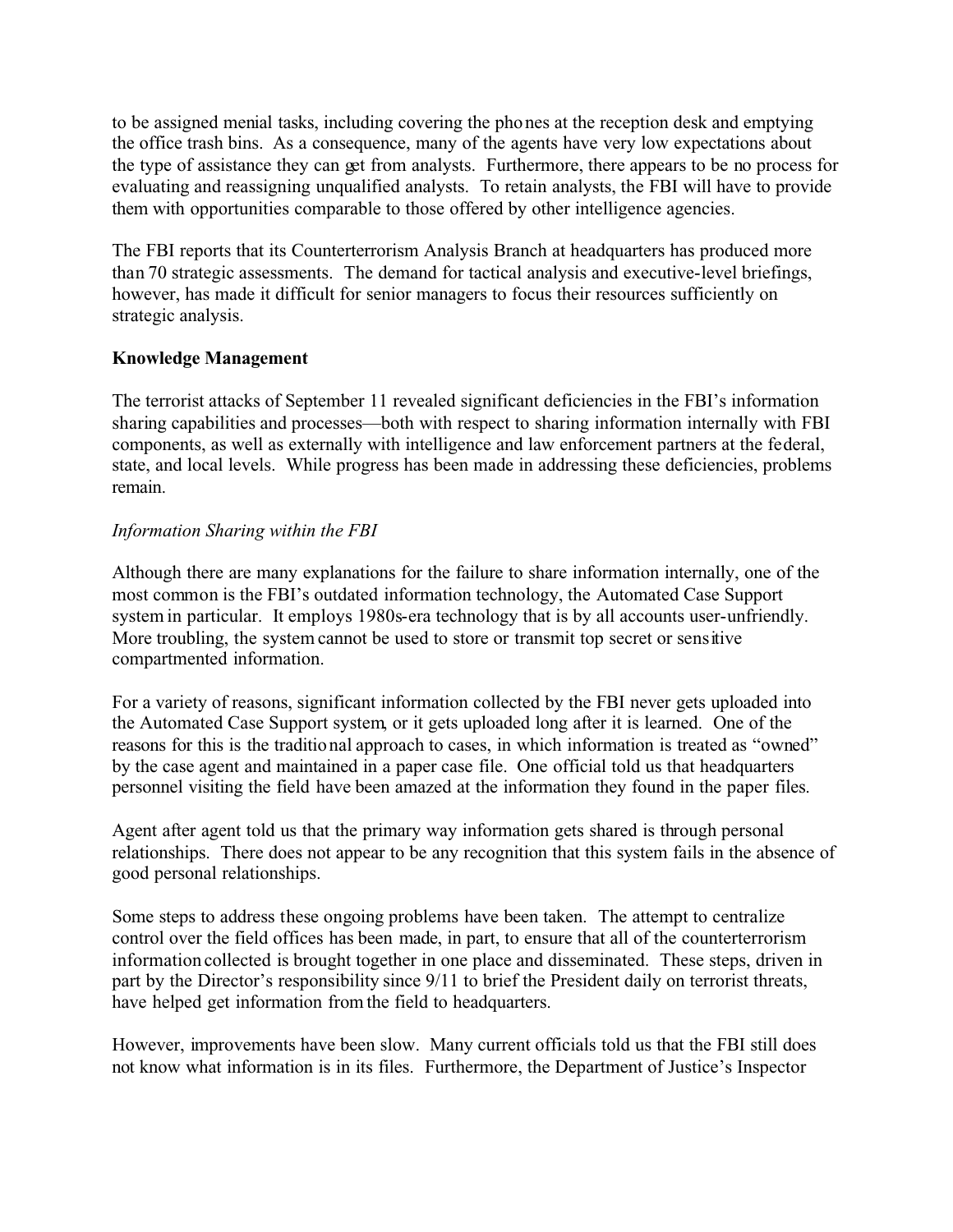General reported in December 2003 that the FBI had not established adequate policies and procedures for sharing intelligence.

The FBI has had a longstanding plan to upgrade its information technology systems. The FBI has upgraded desktop terminals, established new networks, and consolidated databases. However, the replacement of the antiquated Automated Case Support system has been delayed once again. The Director recently told us that the new Virtual Case File system, which is supposed to enhance internal FBI information sharing, should be ready by the end of the year.

#### *Information Sharing with the Intelligence Community*

As we described yesterday, while top-level officials had frequent contacts and exchanges of information, the overall performance of the FBI and other intelligence community agencies in sharing information was troubled. A tradition of protecting information in order to preserve it for trial, concerns about compromising sources and methods, the absence of a reports officer function, and the lack of sophisticated information technology systems have all contributed to the FBI's reputation of being what one former NSC official called an information "black hole."

In July 2002, the FBI created the new National Joint Terrorism Task Force at headquarters to "enhance communication, coordination and cooperation between federal, state and local government agencies." At present, this headquarters task force consists of 38 government agencies. Similarly, the FBI has increased the number of Joint Terrorism Task Forces (JTTFs) in the field from 35 before 9/11 to 84 today, with more than 1,500 outside representatives participating on a full-time basis. Although the JTTFs vary in size and focus from office to office, they are designed to be "force multipliers," pooling the expertise from many agencies to assist in the collection and sharing of intelligence related to counterterrorism.

The FBI has also begun to hire and train reports officers. Reports officers glean intelligence from case files, briefing notes and elsewhere; summarize the information; and format it for dissemination to the intelligence and law enforcement communities. Although filling these new positions has gone slowly—indeed none of the field offices we visited had permanent reports officers in place at the time of our visits—the program is now underway.

The passage of the USA PATRIOT Act also has facilitated greater information sharing. The Act provides for the sharing of intelligence information obtained under FISA with FBI criminal agents and Department of Justice prosecutors. The Act also requires the expeditious disclosure of foreign intelligence information acquired during the course of a criminal investigation to the Director of Central Intelligence.

Despite all of these efforts, it is clear that gaps in intelligence sharing still exist. Michael Rolince, the acting Assistant Director of the Office of Intelligence, put it more bluntly: we are kidding ourselves if we think that there is seamless integration among all of the agencies. Former Acting FBI Director Thomas Pickard told us that the most difficult thing about information sharing is trying to figure out what information will actually be important to someone else. John Brennan, the Director of the Terrorist Threat Integration Center, told us that he is seeing a "cacophony of activities" within the Intelligence Community but no strategy and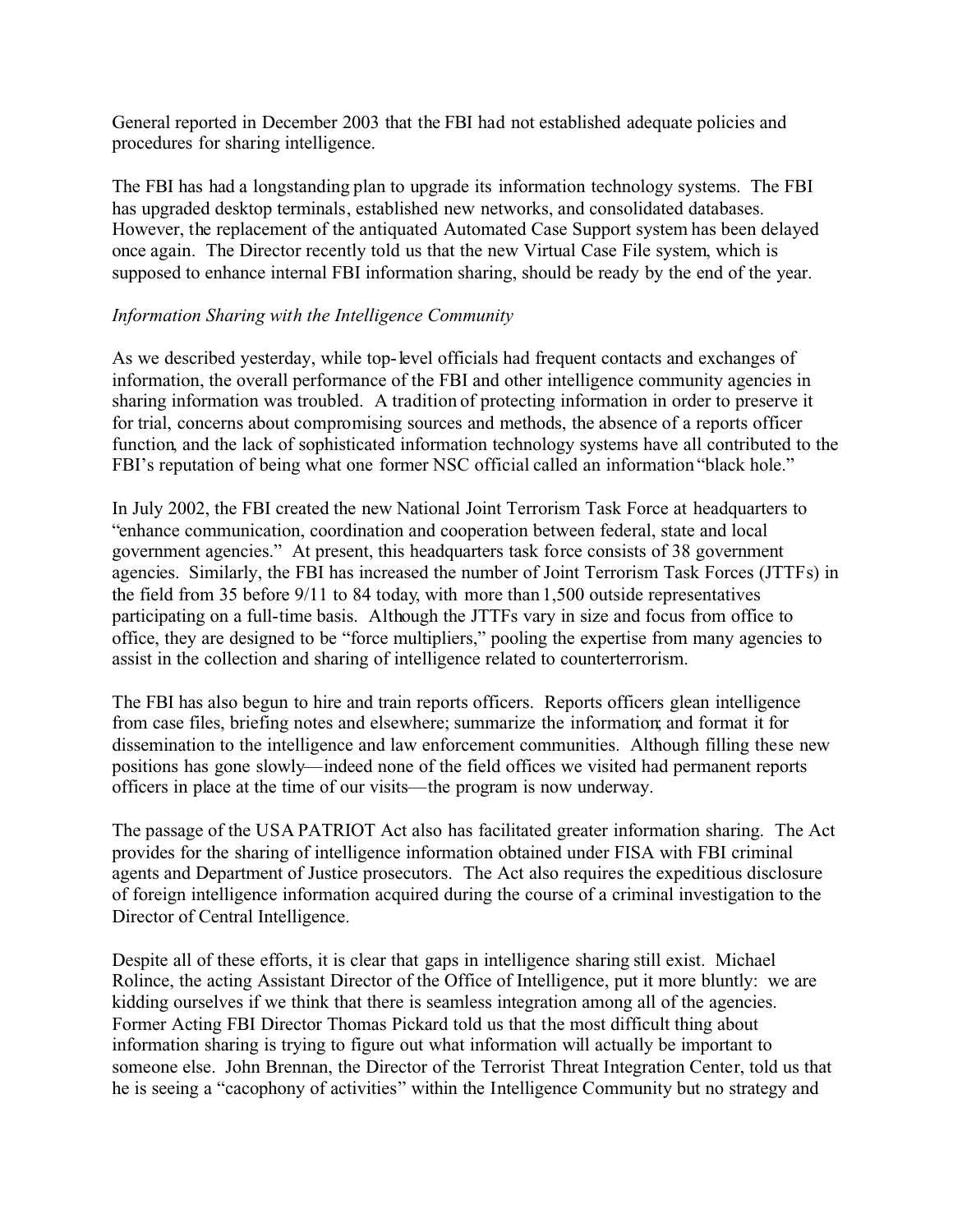planning. Coordination and collaboration are insufficient, he told us. A fundamental strategy for joint work, for integration, is key. This is a problem neither the FBI nor the CIA nor any other agency can solve on its own. We found there is no national strategy for sharing information to counter terrorism.

In the field, JTTF members cannot easily obtain needed information from intelligence agencies. They are expected to go through FBI and CIA headquarters. For example, the process of obtaining name traces from the Intelligence Community is slow and unsatisfactory.

Compounding the problem of inadequate coordination at the field level is the lack of access by field agents to information systems that operate at the top secret level or above. Very few field agents or analysts have access to Intelink, a worldwide web of information classified at the top secret level. Such terminals have to be maintained in Sensitive Compartmented Information Facilities and such spaces in FBI field offices are extremely limited. To get access to such systems, for instance, many agents and analysts on the New York JTTF have to leave their building, cross the street and enter a separate building. They must then go to the secure room, which is barely large enough to accommodate a few people comfortably. Keep in mind that before 9/11, the New York office was the key FBI office working on international terrorism.

Basic connectivity is still a problem for some FBI field offices. The then-acting Director of the Washington field office told us last August that he still could not e-mail anyone at the Department of Justice from his desk. He said that the Washington field office, which is the second largest field office in the country, still has only one Internet terminal on each floor.

### *Information Sharing with State and Local Law Enforcement*

The FBI also needs to be able to coordinate effectively with the hundreds of thousands of state and local law enforcement officers around the country to prevent terrorist attacks. In recognition of the need to work better with state and local law enforcement, Director Mueller announced the creation of the Office of Law Enforcement Coordination in December 2001. The FBI also sends an unclassified weekly Intelligence Bulletin to over 17,000 law enforcement agencies in the United States. The FBI has granted clearances to many police chiefs and other law enforcement officials to increase information sharing.

We spoke with several state and local law enforcement officials who told us that the FBI is doing a much better job sharing *threat*-related information. However, the Inspector General for the Department of Justice found that the reports "varied as to content and usefulness." We heard complaints that the FBI still needs to share much more operational, *case*-related information. The NYPD's Deputy Commissioner for Counterterrorism, Michael Sheehan, speculated that one of the reasons for deficiencies in this information sharing may be that the FBI does not always recognize what information might be important to others. For example, if a source mentions something about New York City to an FBI agent in Seattle, this information could be relevant for the NYPD and should be shared immediately. Los Angeles Police Department officials complained to us that they receive watered-down reports from the FBI. They said FBI agents have been told for years that their careers would be at stake if they improperly shared information. In their view, despite recent progress this attitude will take a